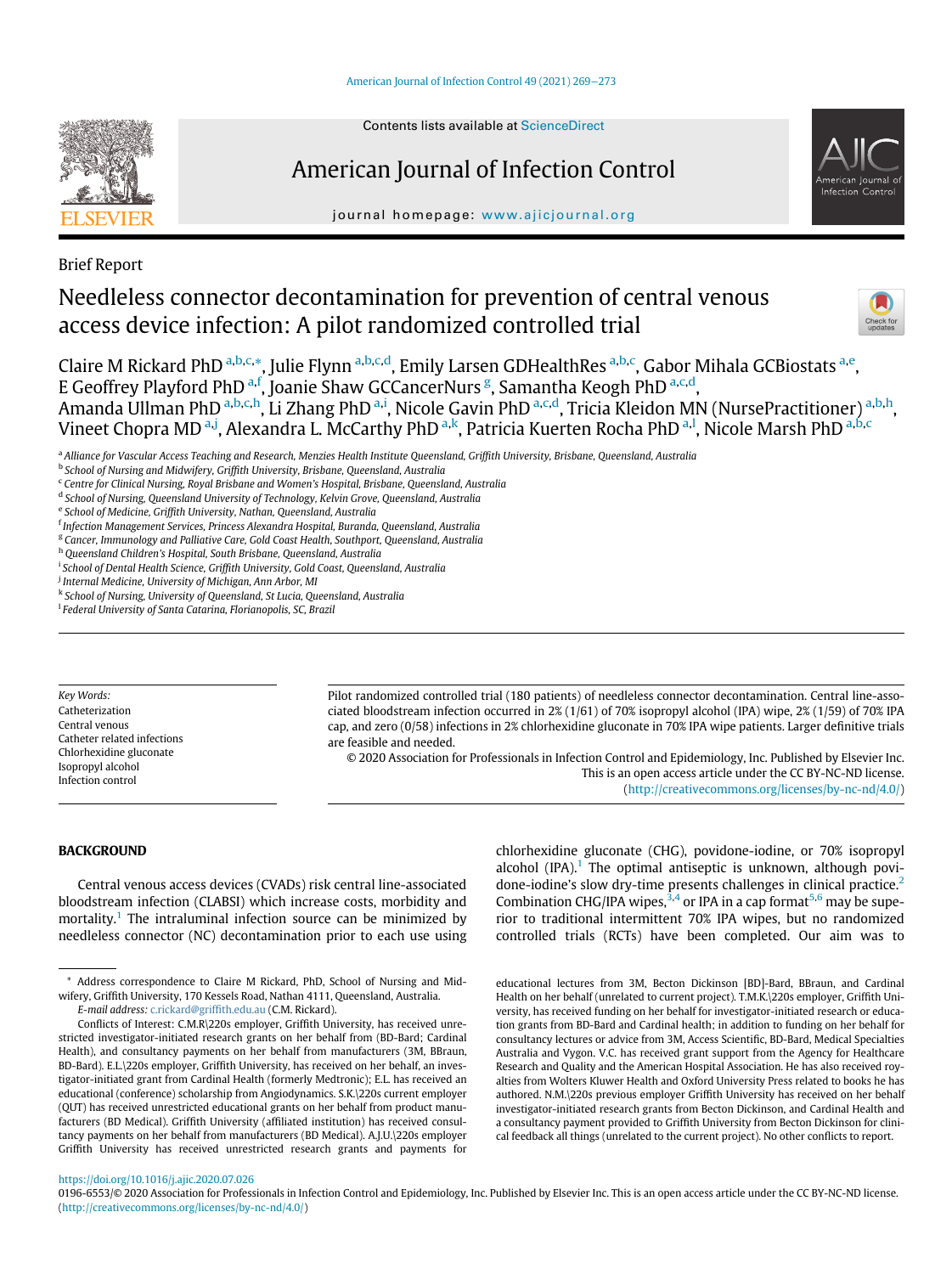generate feasibility and pilot data comparing 70% IPA wipes, 2% CHG in 70% IPA wipes, and 70% IPA caps.

## MATERIALS AND METHODS

#### Setting and study design

Three-arm pilot RCT at the Royal Brisbane and Women's Hospital and Gold Coast University Hospital in Australia. We had University and Hospital Ethics Committees approval (2016/410; HREC/15/ QRBW/553) and Australian New Zealand Clinical Trials Registry registration: 12615001120561. The 4-week intervention had follow-up until 48 hours post study completion, hospital discharge or device removal. We surveyed registered nurses (RNs) for protocol compliance and satisfaction.

#### Participants and sample size

Eligibility criteria: ≥18 years of age; CVAD (peripherally inserted central catheter or tunneled, cuffed CVAD) inserted <24 hours; CVAD required for  $\geq$ 7 days; and written consent. Exclusions: baseline bloodstream infection, non-English speaking without interpreter, or previous enrolment. Research nurses (ReNs) screened daily, gave trial information, and obtained consent. The target was 60 per group (1 CVAD per patient) with recruitment July 31, 2017 to April 5, 2019.<sup>[7](#page-4-6)</sup>

### Randomization and blinding

Centralized, computer-generated randomization ([https://random](https://randomisation.griffith.edu.au) [isation.grif](https://randomisation.griffith.edu.au)fith.edu.au) using randomly varying permuted blocks of 3 and 6 (1:1:1 ratio): (1) 70% IPA wipes, (2) 2% CHG in 70% IPA wipes, or (3) 70% IPA caps. Clinical outcome assessors and data analysts were masked.

#### Interventions

- Seventy percent IPA wipes: 0.6 mL Alcohol Prep Pads (Reynard, New Zealand) applied vigorously to NC for 5 seconds (manufacturer recommended and hospital policy), visibly dry prior to CVAD access;
- Two percent CHG in 70% IPA wipes: 0.6 mL Alcohol and CHG Prep Pads (Reynard, New Zealand), applied vigorously to NC for 15 sec-onds (guideline recommendation<sup>[8](#page-4-7)</sup>), visibly dry prior to CVAD access;
- Seventy percent IPA cap: Luer access valve cap Swabcap (intensive care unit [ICU] Medical, San Clemente) screwed onto NCs for minimum 5 minutes (manufacturer-recommended) prior to each access (70% IPA wipes were also used), then replaced with a new cap.

NCs were Smartsite Needle-Free Valve or Max Plus (both Carefusion/BD, San Diego), attached to the CVAD hubs and all entry points of infusion systems.

ReNs provided education (clinical staff undertook the intervention) and visited twice weekly to collect data, supply products, and reinforce the protocol. Decisions to culture blood/CVAD tips, or remove CVADs were made by medical staff (not investigators).

## Primary outcome(s)

Protocol feasibility was assessed as: (1) eligibility, (2) retention and attrition, (3) protocol adherence, (4) missing data, and (5) RN satisfaction.

- (i)  $CLABSI<sup>9</sup>$  $CLABSI<sup>9</sup>$  $CLABSI<sup>9</sup>$  (2018 National Health and Safety Network definition) assessed by masked infectious diseases specialist;
- (ii) Mortality (all-cause) during trial;
- (iii) Primary bloodstream infection (laboratory confirmed bloodstream  $infection)<sup>9</sup>$  $infection)<sup>9</sup>$  $infection)<sup>9</sup>$ ;
- (iv) CVAD (tip) colonization ( $\geq$ 15 colony-forming units, semi-quantitative culture). $<sup>1</sup>$  $<sup>1</sup>$  $<sup>1</sup>$ </sup>

#### Adverse events

We captured all potentially intervention-related events, and allcause ICU admission (serious adverse event).

### Statistical analysis

Research Electronic Data Capture (REDCap, Nashville, TN) and Stata 15 (College Station, TX) were used. Feasibility outcomes were analyzed against predetermined criteria (>80% of screened patients eligible and  $>80\%$  eligible patients recruited;  $\geq$ 95% retention and attrition (not withdrawn/lost to follow-up); >90% study visits with correct products in use, and self-reported RN adherence to application/dry times; 5% missing data (CLABSI endpoint); RN satisfaction on 1-10 numerical rating scale.

Clinical outcomes were compared using Fisher's exact and logrank tests, incidence rates and Kaplan-Meier survival estimates ( $P <$ .05 statistically significant; patients censored at discharge). A modified intention-to-treat analysis excluded only randomized patients who never received a CVAD.

# RESULTS

Patient/device characteristics are presented in [Table 1](#page-2-0) and [Supplementary Table 1.](#page-4-9) Average CVAD dwell-times were 11.3, 9.3, and 7.4 days in the 70% IPA, 2% CHG in 70% IPA, and 70% IPA cap groups, respectively.

#### Primary outcomes

Seventy percent (211/303) of screened patients were eligible and 85% (180/211) were randomized (31 declined, missed, or had CHG allergy; [Fig 1\)](#page-3-0). Two patients were excluded postrandomization due to CVAD insertion failure. There was 100% retention, 0% attrition, and 0% missing CLABSI endpoints [\(Fig 1\)](#page-3-0). Thus, 178 patients were analyzed.

Observed protocol adherence was 98% (174/178); all but three 2% CHG in 70% IPA wipe and two 70% IPA cap patients commenced the correct intervention. 70% IPA wipe patients had no protocol deviations. At least one incorrect product use occurred in 5% (3/58) 2% CHG in 70% IPA, and 10% (6/59) 70% IPA cap patients.

Of 35 RNs (40 surveyed, response rate 88%), protocol-adherent scrub times were reported by 31 (89%) for 70% IPA wipe, and 26 (74%) for 2% CHG in 70% IPA wipe. Median satisfaction was 9 (interquartile range: 2), 10 (2), and 9 (2) for 70% IPA wipes, 2% CHG in 70% IPA wipes, and 70% IPA caps, respectively (N = 22 for 70% IPA caps; not all RNs had used these).

### Secondary outcomes

CLABSI occurred in 1/61 (2%) 70% IPA wipe, 0/58 (0%) 2% CHG in 70% IPA wipe, and  $1/59$  (2%) 70% IPA cap patients ( $P = 1.0$ , [Fig 2](#page-3-1)). CLABSI incidence per 1,000 catheter-days was 1.38 (95% confidence interval [CI]: 0.19-9.81), nil (no outcomes), and 1.70 (95% CI: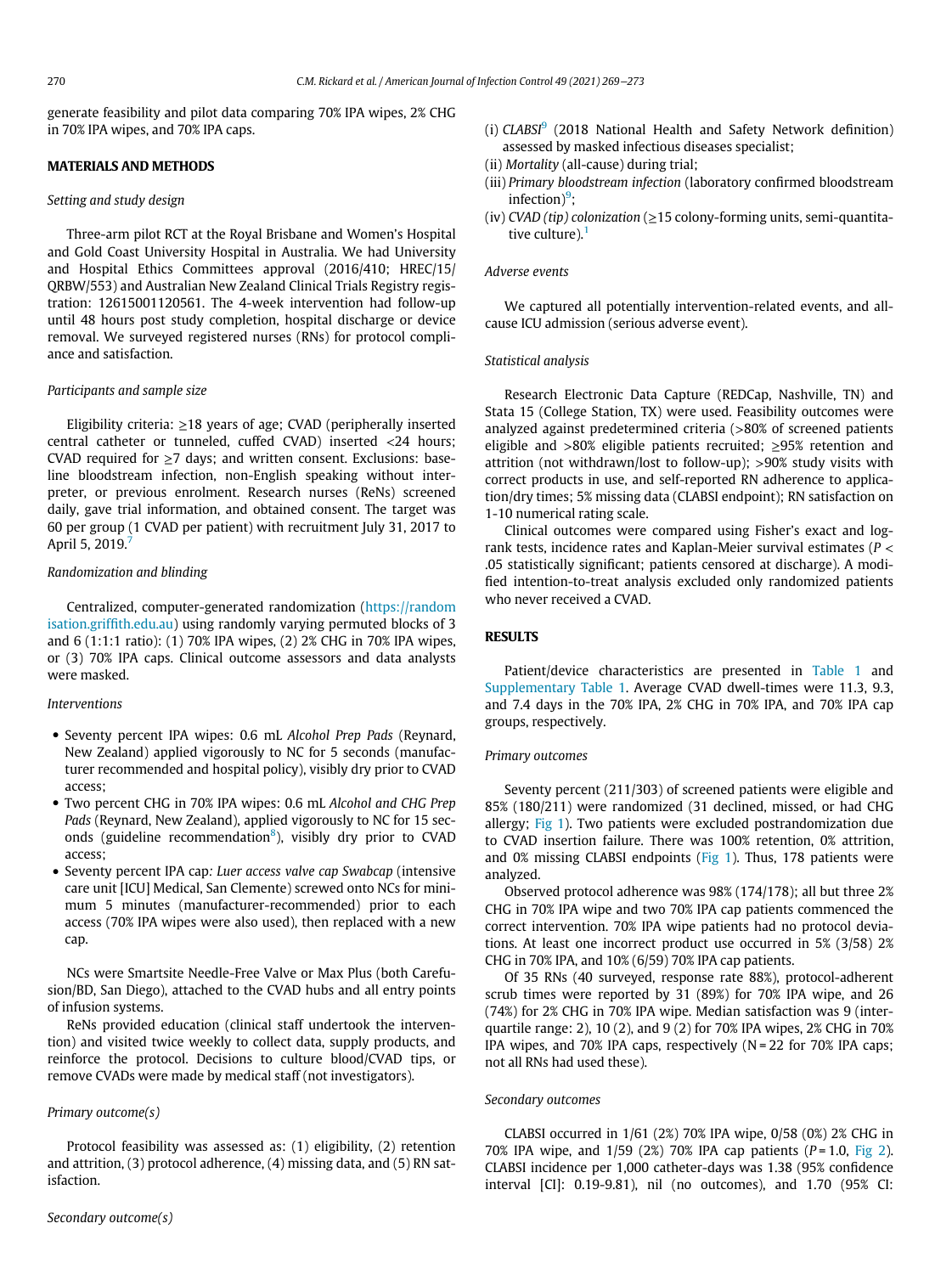#### <span id="page-2-0"></span>Table 1

Participant ( $N = 180$ ) and device ( $N = 178$ ) characteristics at baseline

|                                                | 70% IPA    | 2% CHG in 70% IPA | 70% IPA cap | Total       |
|------------------------------------------------|------------|-------------------|-------------|-------------|
| Participants per study groups*                 | 61 (34)    | 59(33)            | 60(33)      | 180(100)    |
| Age (years) $†$                                | 61 (50-67) | $60(47-67)$       | 63 (50-72)  | $61(50-70)$ |
| Sex: male                                      | 31(51)     | 28(47)            | 37(62)      | 96(53)      |
| Cancer treatment <sup>‡</sup>                  | 19(31)     | 18(31)            | 17(28)      | 54(30)      |
| Admission type                                 |            |                   |             |             |
| - surgical                                     | 47 (77)    | 46 (78)           | 49 (82)     | 142 (79)    |
| - haematology                                  | 12(20)     | 10(17)            | 10(17)      | 32(18)      |
| - medical                                      | 1(2)       | 3(5)              | 1(2)        | 5(3)        |
| - medical oncology                             | 1(2)       | 0(0)              | 0(0)        | 1(1)        |
| Comorbidities                                  |            |                   |             |             |
| - nil or one                                   | 17(28)     | 17(29)            | 16(27)      | 50(28)      |
| - two or three                                 | 20(33)     | 16(27)            | 20(33)      | 56(31)      |
| - four or more                                 | 24(39)     | 26(44)            | 24(40)      | 74 (41)     |
| Leucocytes $\frac{1}{2}$ <500/ $\mu$ l (n=179) | 5(8)       | 5(9)              | 5(8)        | 15(8)       |
| Pre-existing infection                         | 27(44)     | 32(54)            | 34(57)      | 93(52)      |
| Devices by study groups*                       | 61(34)     | 58 (33)           | 59(33)      | 178 (100)   |
| Device type                                    |            |                   |             |             |
| - PICC                                         | 57 (93)    | 54 (93)           | 56 (95)     | 167 (94)    |
| $-TC$                                          | 4(7)       | 4(7)              | 3(5)        | 11(6)       |
| No. of lumens                                  |            |                   |             |             |
| - one                                          | 16(26)     | 21(36)            | 20(34)      | 57(32)      |
| - two                                          | 45 (74)    | 37(64)            | 39(66)      | 121(68)     |
| Location                                       |            |                   |             |             |
| - upper arm                                    | 57 (93)    | 54 (93)           | 56 (95)     | 167 (94)    |
| - chest                                        | 4(7)       | 4(7)              | 3(5)        | 11(6)       |
| IV medications                                 |            |                   |             |             |
| - antibiotics                                  | 43 (70)    | 39(67)            | 42 (71)     | 124(75)     |
| - fluids                                       | 24(39)     | 25(43)            | 21(36)      | 70 (39)     |
| - blood product                                | 9(15)      | 13(22)            | 5(8)        | 27(15)      |
| - antiemetic                                   | 9(15)      | 7(12)             | 9(15)       | 25(14)      |
| - parenteral nutrition                         | 12(20)     | 6(10)             | 6(10)       | 24(13)      |
| - potassium chloride                           | 6(10)      | 6(10)             | 4(7)        | 16(9)       |
| - chemotherapy                                 | 4(7)       | 5(9)              | 5(8)        | 14(8)       |
| - antifungal/antiviral                         | 4(7)       | 1(2)              | 2(3)        | 7(4)        |
| - other medication                             | 29(48)     | 25(43)            | 17(29)      | 71 (40)     |
| No medications (fluids only)                   | 5(8)       | 6(10)             | 7(12)       | 18(10)      |

Frequencies and column percentages shown unless otherwise noted.

<span id="page-2-2"></span><span id="page-2-1"></span>\*Row percentage shown.

Median and interquartile range (25th and 75th percentiles) shown.

<span id="page-2-3"></span> ${}^{\mathrm{I}}$ In previous 6 months.

x Absolute, within 72 hours of trial entry.

0.24-12.1) for 70% IPA wipes, 2% CHG in 70% IPA wipes, and 70% IPA caps, respectively  $(P=.637)$ .

Primary bloodstream infections occurred in 2/61 (3%) 70% IPA wipe, 2/58 (3%) CHG in 70% IPA wipe (1 of these was a mucosal barrier infection), and 1/59 (2%) 70% IPA cap patients. There were no deaths and no positive catheter tips  $(N = 10$  cultured).

#### Adverse events

Two 70% IPA cap NCs became opaque (IPA appeared to seep between the rubber inner and outer plastic, denaturing the plastic but with no effect on patients). Four patients required transfer to ICU for unrelated reasons ( $n = 3$ , 70% IPA wipe;  $n = 1$ , 70% IPA cap).

## **DISCUSSION**

NC decontamination is a high-volume, high-value practice that urgently needs high-quality evidence to prevent CLABSI. This pilot RCT confirms the feasibility of large RCTs, with acceptable recruitment, protocol adherence, and RN satisfaction, as well as high retention, low attrition and no missing data. Eligibility at 70% could be improved with amplified research nurse availability at device insertion to promote recruitment.

CLABSI incidence was low in both groups using 70% IPA, and 0 when this antiseptic was combined with CHG. These results are consistent with laboratory data, $3$  and a large RCT on pre-CVAD insertion skin decontamination which both favored combination CHG and  $IPA^{10}$ ; a larger RCT would be needed to substantiate these findings in NCs. Although scrub times differed (15 seconds for 2% CHG in 70% IPA wipe as per guidelines, $8$  and 5 seconds for 70% IPA wipes as per manufacturers and hospital policy), recent data indicates no difference in effectiveness with 5, 10, or 15 second scrub times.<sup>[4](#page-4-3)</sup>

CLABSI was infrequent, however as >50% were patients were discharged during follow-up, future RCTs should study the entire CVAD dwell (including home care) to ensure adequate sample size to test hypotheses and generalizability. Nevertheless, our CLABSI of approximately 1 per 1,000 catheter-days, is similar to reported USA rates, but may not be generalizable where rates are higher.<sup>[11](#page-4-11)</sup> Despite low frequency, CLABSI remains the most appropriate outcome to assess NC disinfection efficacy. Other methods such as routine CVAD tip cul-ture have poor positive predictive value.<sup>[12](#page-4-12)</sup>

Insertion bundles have reduced CLABSI, with focus now needed on techniques to prevent postinsertion, intraluminal bacterial entry. Currently, 70% IPA wipes are dominant due to low cost, availability and rapid drying<sup>[2](#page-4-1)</sup> however the addition of CHG likely increases efficacy, $3,4$  $3,4$  and nonrandomized studies support 70% IPA caps.  $5,6$  $5,6$  Pilot RCTs are not designed to test statistical differences in outcomes or for the effect of potential confounders or covariates such as NC/device type or patient factors. Large RCTs are needed to examine various modes and strengths of antiseptics, NC materials/designs, and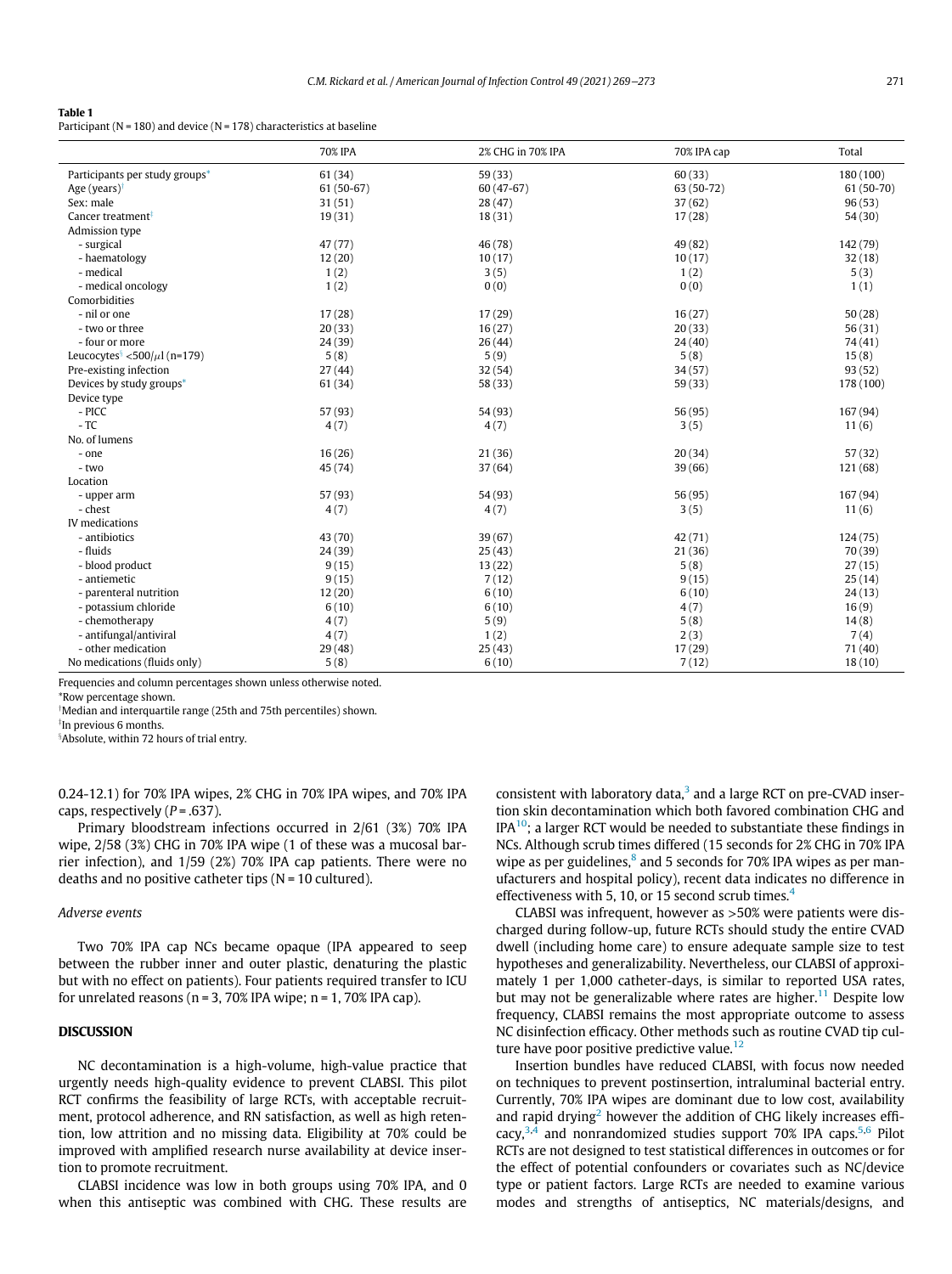<span id="page-3-0"></span>

<span id="page-3-1"></span>Fig 1. CONSORT flowchart. CHG, chlorhexidine gluconate; CVAD, central venous access device; IPA, isopropyl alcohol; mITT, modified intention-to-treat.



Fig 2. Kaplan-Meier survival estimates for central line-associated bloodstream infection by study group. CHG, chlorhexidine gluconate; IPA, isopropyl alcohol.